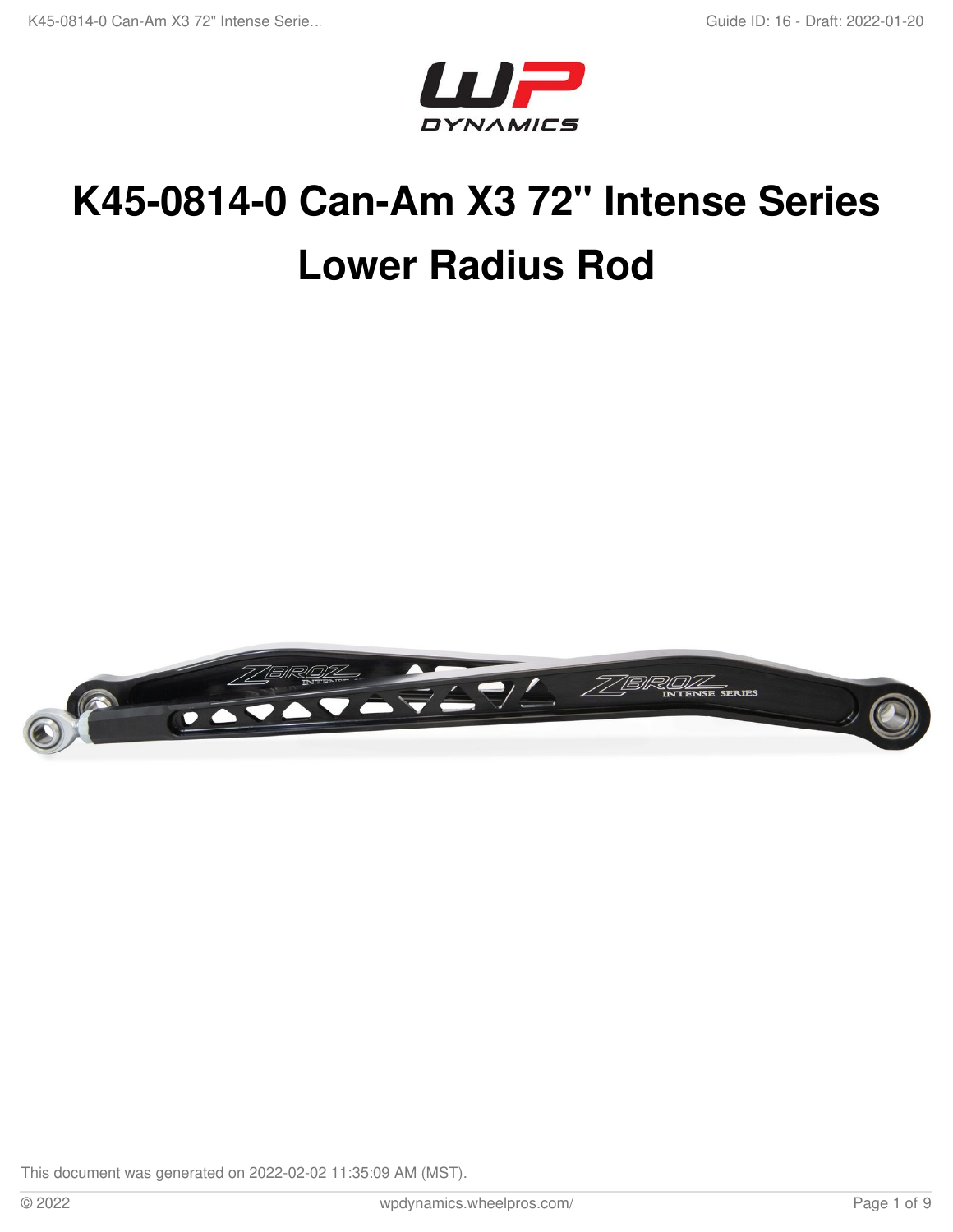# **INTRODUCTION**

# **PLEASE RETAIN THIS DOCUMENT FOR FUTURE REFERENCE**

IF your ZBROZ® product has a damaged or missing part, please contact customer service directly and a new replacement part will be sent to you immediately.

For warranty issues, please return to the place of installation and contact ReadyLIFT.

Business hours are Monday through Friday 8AM-5PM MST.

PHONE: (435) 753-7774

EMAIL: customerservice@zbrozracing.com

WEBSITE: www.zbrozracing.com

# **LIMITED LIFETIME WARRANTY**

Zbroz Racing will warranty to the original purchaser any failed Zbroz Racing suspension product in the event of failure due to construction or material failure of the product. You will be required to contact Zbroz Racing customer service with descriptions and photos that resulted in failure.

Zbroz Racing builds suspension products to meet and exceed your expectations in quality, performance and durability. All Zbroz Racing suspension products are rigorously tested during development and prototype parts are pushed to the limit by professional industry athletes, backcountry athletes and race teams. Zbroz Racing Limited Lifetime Warranty excludes the following wear parts as these parts are considered defective when worn: Ball Joints, Bushings, Bump Stops, Tie Rod Ends, Heim Joints, Shock Absorbers Product purchased directly from Zbroz Racing has a 90 day return policy on uninstalled products from the date of purchase (may be subject to restocking fee). Uninstalled product returns must be in the original Zbroz Racing packaging. Please call (435) 753-7774 to get an RGA# for any return. Customer is responsible for shipping costs back to Zbroz Racing. Returns without RGA# will be refused. Contact Zbroz Racing directly about any potentially defective parts prior to removal from vehicle.

Zbroz Racing is NOT responsible for any subsequent damages to any related vehicle parts due to misuse, abuse, improper installation, or lack of maintenance. Furthermore, Zbroz Racing reserves the right to change, modify or cancel this warranty without prior notice.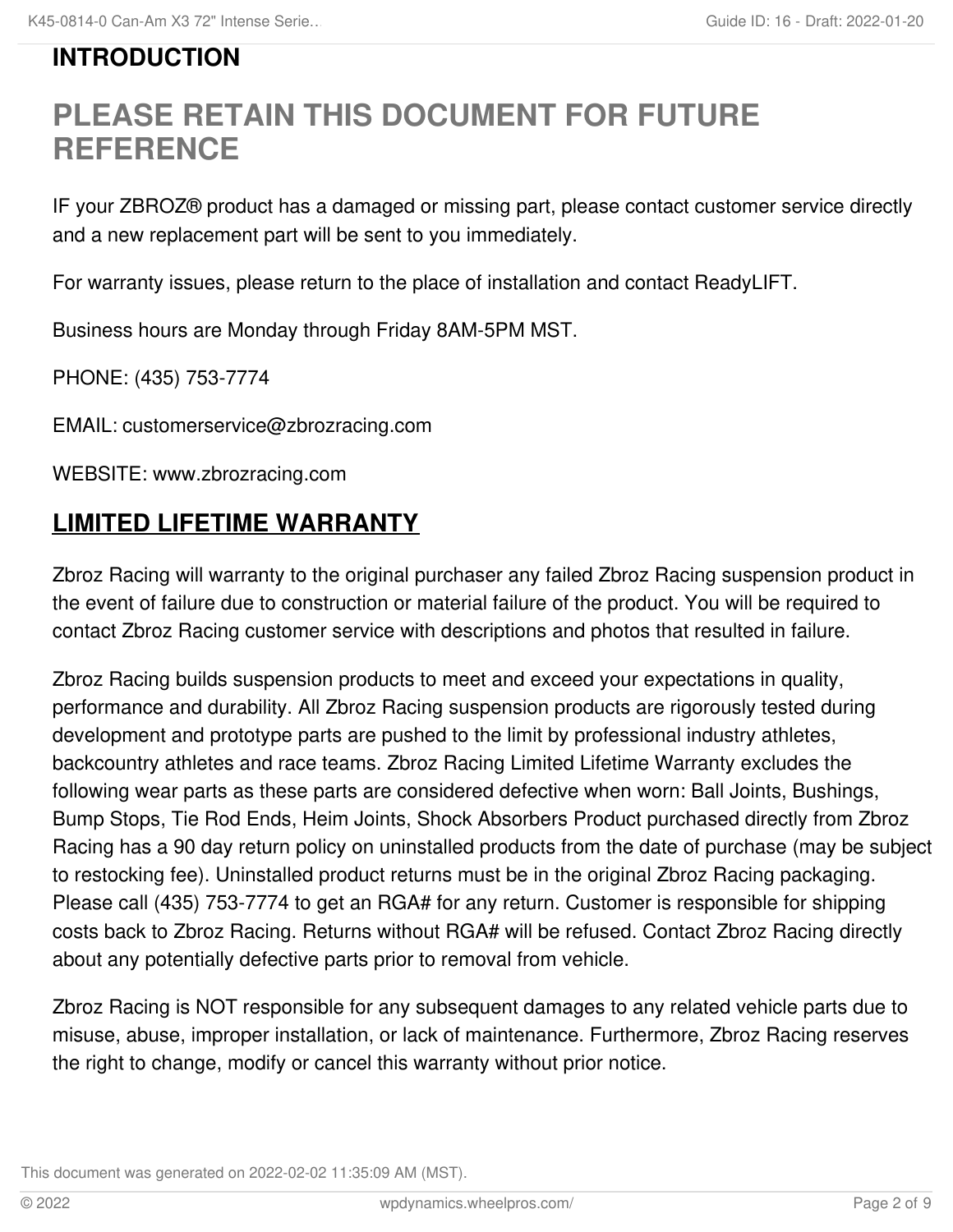## **FOLLOW INSTRUCTIONS TO ENSURE PROPER INSTALLATION**

### *READ INSTRUCTIONS THOROUGHLY AND COMPLETELY BEFORE BEGINNING INSTALLATION. INSTALLATION BY A CERTIFIED PROFESSIONAL MECHANIC IS HIGHLY RECOMMENDED. READYLIFT IS NOT RESPONSIBLE FOR ANY DAMAGE OR FAILURE RESULTING FROM IMPROPER INSTALLATION.*

#### **TOOLS:** [Floor](file:///Item/Floor_Jack) Jack (1) 18mm [Socket](file:///Item/18mm_Socket) (1) • 18mm Open End [Wrench](file:///Item/18mm_Open_End_Wrench) (1) **PARTS:** LOWER RIGHT [RADIUS](file:///Item/LOWER_RIGHT_RADIUS_ROD) ROD (1) LOWER LEFT [RADIUS](file:///Item/LOWER_LEFT_RADIUS_ROD) ROD (1) 5/8" HEIM [JOINT,](file:///Item/5_8%2522_HEIM_JOINT_RH) RH (2) 5/8'' - 18 JAM [NUTS,](file:///Item/5_8%2527%2527_-_18_JAM_NUTS_RH) RH (2) EYELET [REDUCER](file:///Item/EYELET_REDUCER_SS_-10_X_12MM_.195) SS -10 X 12MM .195 (2) EYELET [REDUCER](file:///Item/EYELET_REDUCER_SS_-10_X_12MM_.682) SS -10 X 12MM .682 (2) [REDUCER](file:///Item/REDUCER_M12_X_3_4_OD) M12  $X$  3/4 OD (4) [SPHERICAL](file:///Item/SPHERICAL_BEARING._1.375_X_.750_X_.875) BEARING. 1.375 X .750 X .875 (2) SMALLEY [RETAINING](file:///Item/SMALLEY_RETAINING_RING) RING (4)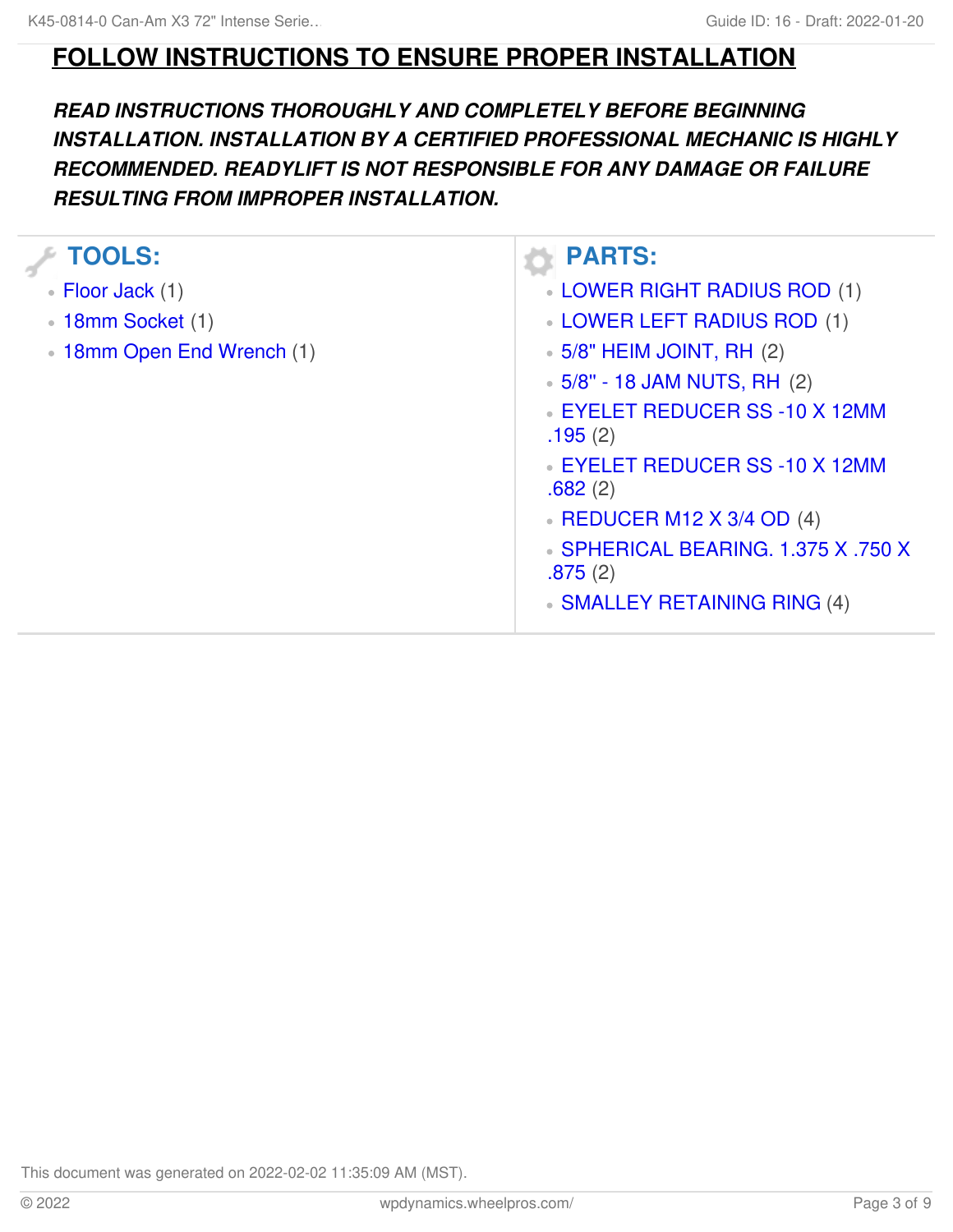#### **Step 1 — Safety Warning**

# AWARNING

- **MISUSE OF THIS PRODUCT COULD LEAD TO INJURY OR DEATH.** You should never operate your vehicle under the influence of alcohol or drugs. All raised vehicles have increased risk including blind spots; damage, injury and/or death can occur if these instructions are not followed.  $\bullet$
- Suspension systems or components that enhance the on and off-road performance of your vehicle may cause it to handle differently than it did from the factory. Extreme care must be used to prevent loss of control or vehicle rollover during abrupt maneuvers.  $\bullet$
- Always operate your vehicle at reduced speeds to ensure your ability to control your vehicle under all driving conditions. Failure to drive safely may result in serious injury or death to driver and passengers. You should never operate your vehicle under the influence of alcohol or drugs.  $\bullet$
- **•** Driver and passengers must ALWAYS wear your seat belts, avoid quick sharp turns and other sudden maneuvers. ZBROZ does not recommend the combined use of suspension lifts, body lifts, or other lifting devices.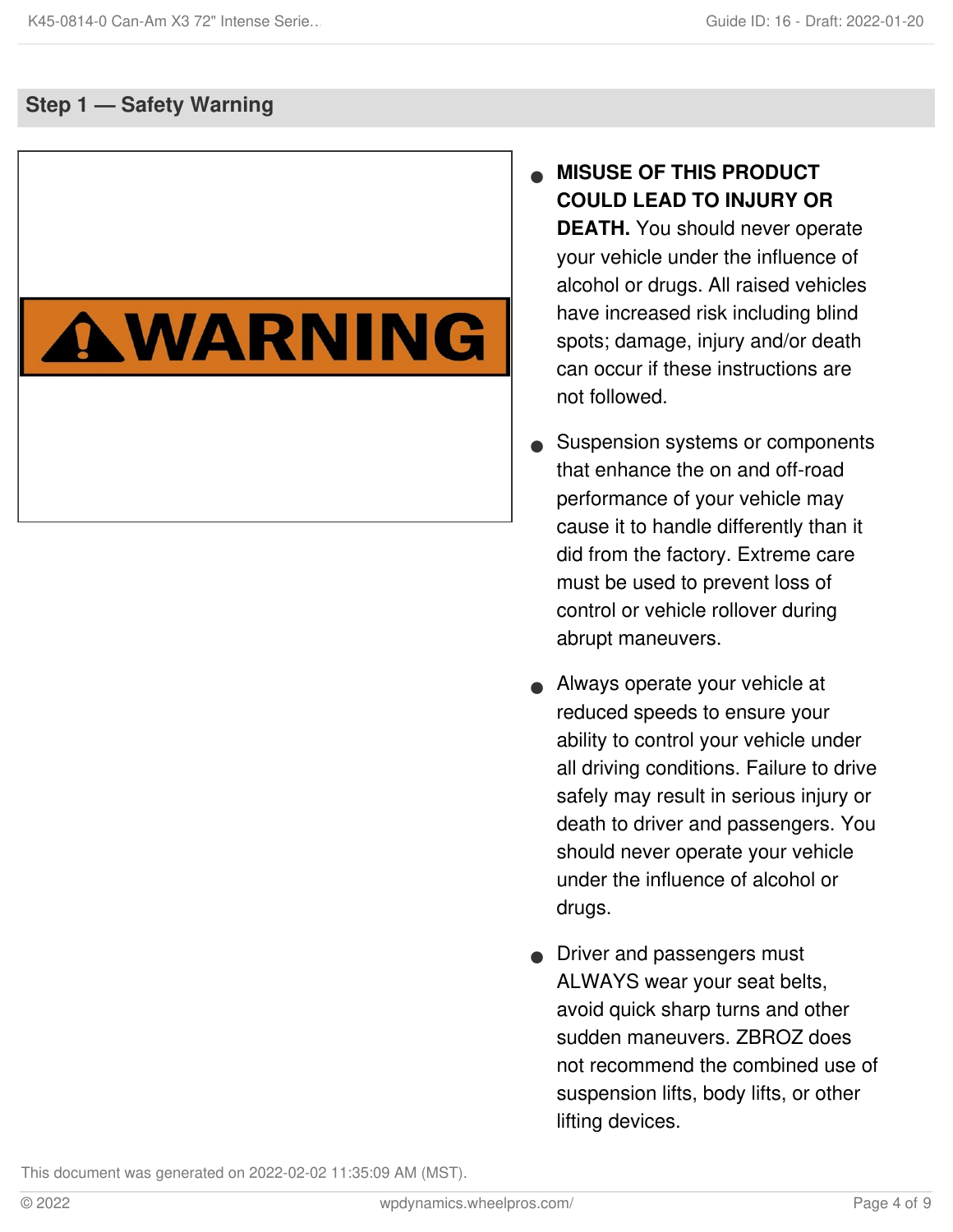- Constant maintenance is required to keep your vehicle safe. Thoroughly inspect your vehicle before and after every off-road use.  $\bullet$
- $\bullet$  It is the responsibility of the retailer and/or the installer to review all state and local laws, with the end user of this product, related to bumper height laws and the lifting of their vehicle before the purchase and installation of any ReadyLIFT products.
- $\bullet$  It is the responsibility of the driver to check their surrounding area for obstructions, people, and animals before moving the vehicle.
- All raised vehicles have increased blind spots; damage, injury and/or death can occur if these instructions are not followed.

#### **Step 2 — Installation Warning**



- All steps and procedures described in these instructions were performed while the vehicle was properly supported on a two post vehicle lift with safety jacks.
- Use caution during all disassembly and assembly steps to insure suspension components are not over extended causing damage to any vehicle components and parts included in this kit.  $\bullet$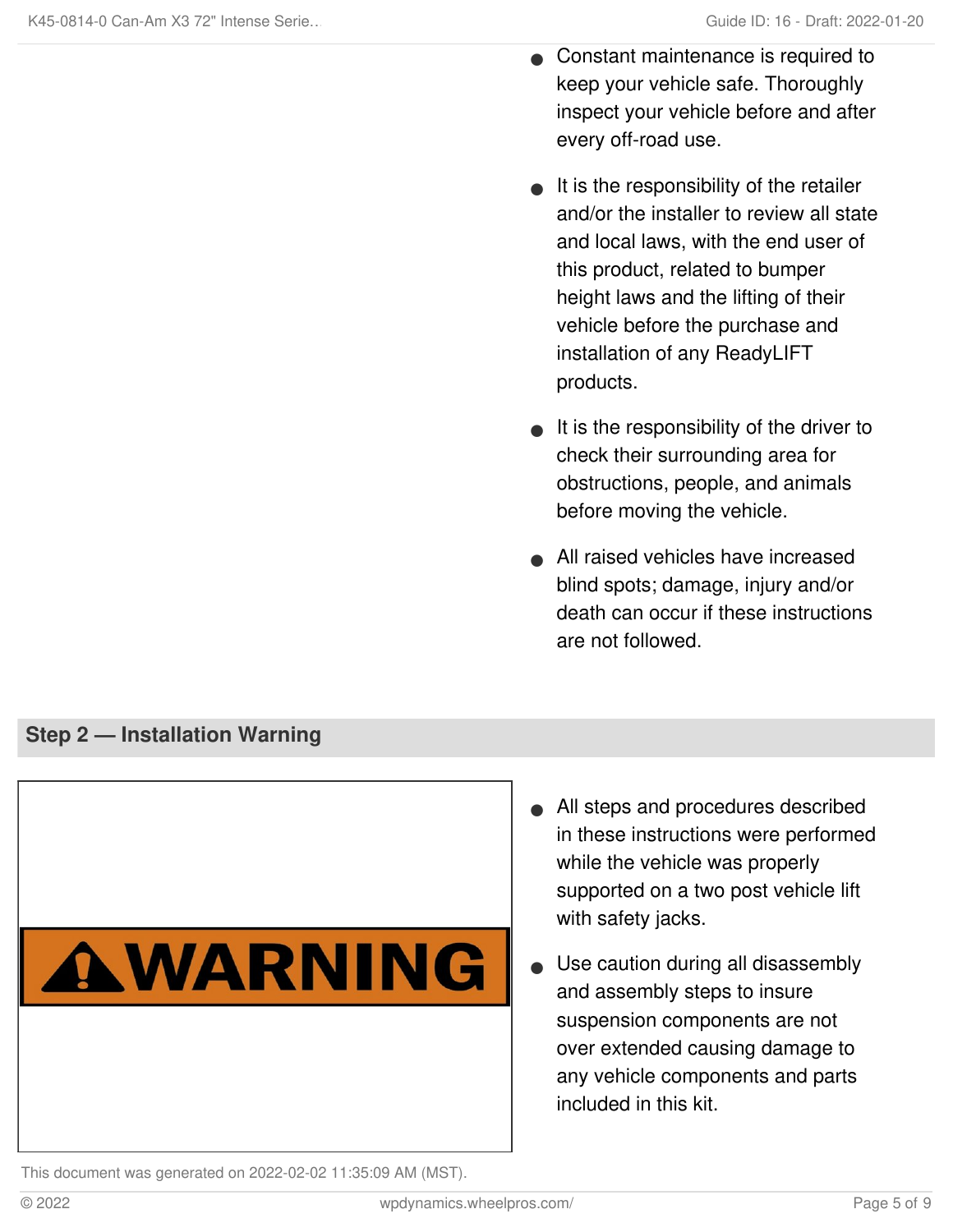- Included instructions are guidelines only for recommended procedures and are not meant to be definitive. Installer is responsible to insure a safe and controllable vehicle after performing modifications.  $\bullet$
- **ZBROZ recommends the use of an** OE Service Manual for model/year of vehicle when disassembly and assembly of factory and related components.
- Unless otherwise specified, tighten all bolts and fasteners to standard torque specifications listed within the OE Service Manual.
- Suspension components that use rubber or urethane bushings should be tightened with the vehicle at normal ride height. This will prevent premature wear or failure of the bushing and maintain ride comfort.
- Larger tire and wheel combinations may increase leverage on suspension, steering, and related components.  $\bullet$
- Due to payload options and initial ride height variances, the amount of lift is a base figure. Final ride height dimensions may vary in accordance to original vehicle ride height. Always measure the vehicle ride height prior to beginning installation.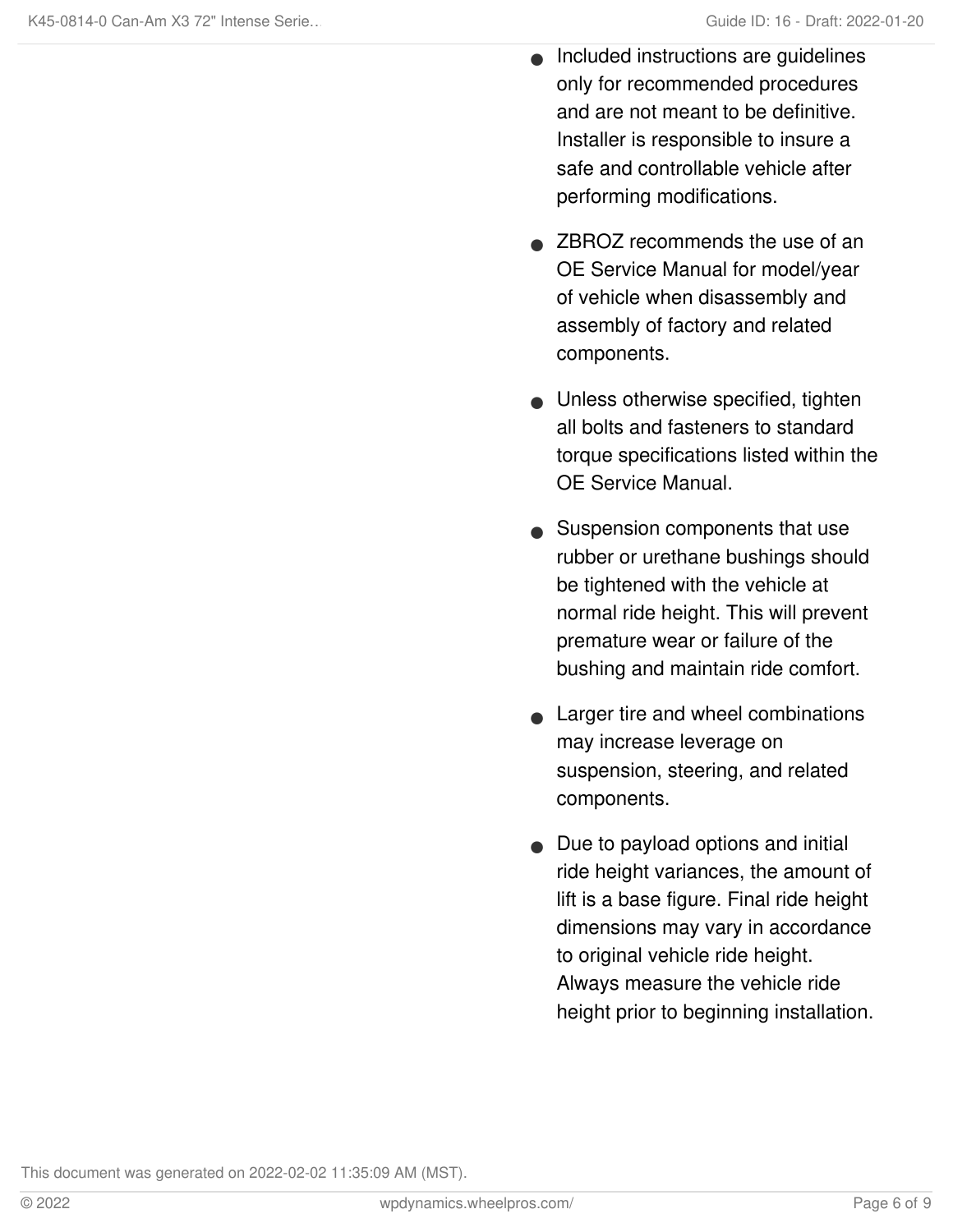#### **Step 3 — Stock Radius Rod Removal**



- Start by making sure you are parked on a flat surface. With your floor jack or lift, raise your Can- Am X3 off of the ground and remove the rear wheels and tires.
- (IMAGE 1) Begin removing the Gusset Plate nuts by using a 18mm socket.
	- **NOTE**: All 6 nuts need to be removed. Do not separate the gusset plate yet. This will be done after removing all the lower Radius Rod bolts.
- (IMAGE 2) Next, remove the lower Radius Rod bolts on the trailing arms/hubs. Perform this step on both sides.  $\bullet$
- (IMAGE 3) Carefully slide the Gusset Plate completely off of the bolts.
- Pull the lower Radius Rod center connection off the Gusset bolt first. Next, carefully rotate the rod downward. The hub side of the rod end should slip out.  $\bullet$
- Repeat the above steps on the other side.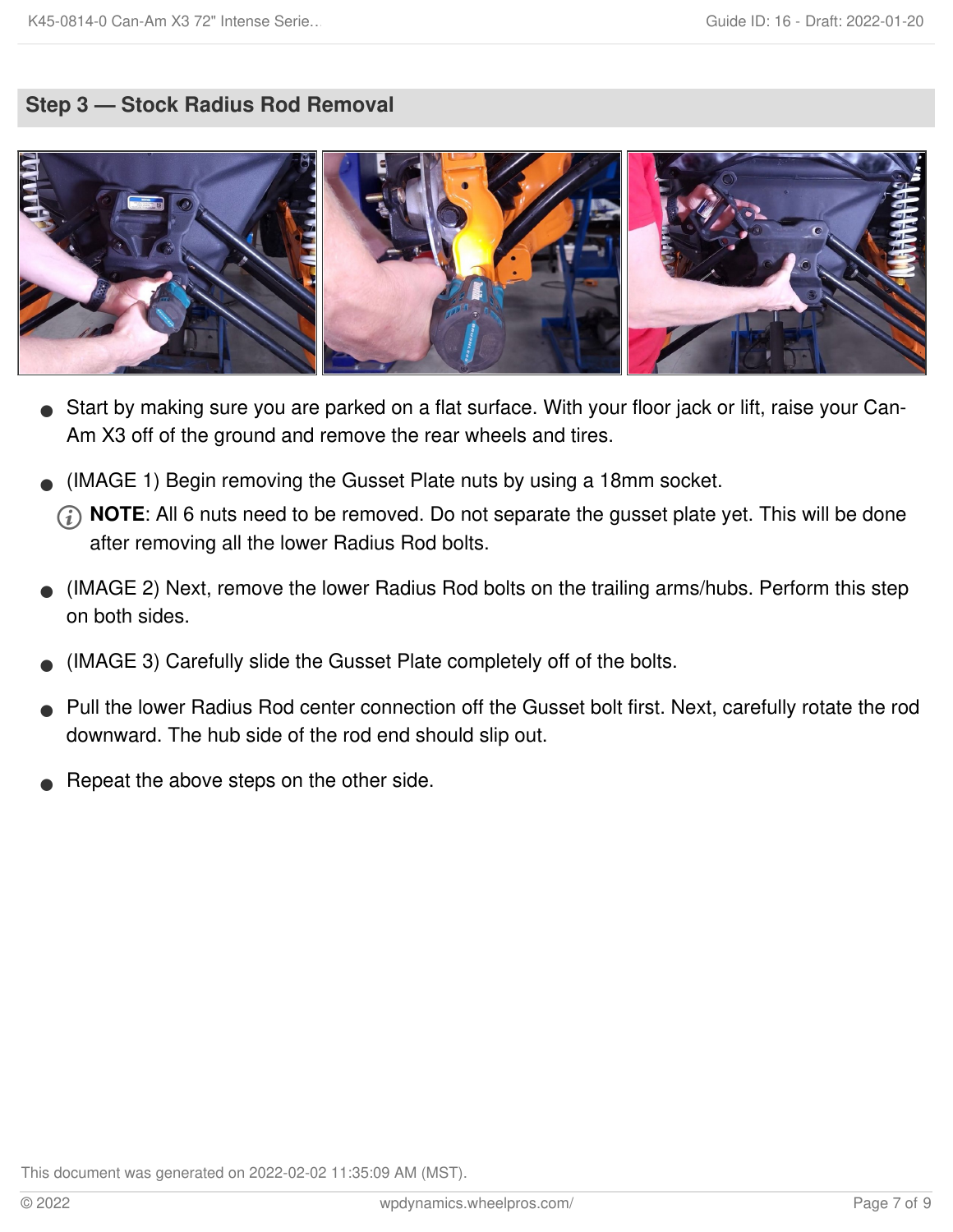#### **Step 4 — ZBROZ Lower Radius Rod Installation**



- On the new ZBROZ Lower Radius Rod the ZBROZ logo is closer to the hub-side end and has a larger bearing pressed in. Locate the supplied reducers.  $\bullet$ 
	- **NOTE**: The hub-side reducers will be larger and not fit into the gusset side. This is how you know it has been placed correctly.
- (IMAGE 1) Place reducer M12x3/4 into the spherical bearing. Repeat on the other side so that both reducers are placed into the bearing. They fit snug so you may have to line them up perfectly to slide them into place.  $\bullet$
- (IMAGE 1) Now slide this end into place on the trailing arm and insert the bolt as far as it will go to hold it in place. Make sure the hub and trailing arm bolt holes are lined up in order to insert the bolt all the way through.  $\bullet$ 
	- **NOTE:** you may need to maneuver the hub to line up the holes. once the bolt is all the way through, hand tighten only.
- (IMAGE 2) Locate the frame side reducers and place the reducers S.S-10xM12.682 on the back side against the frame and slide over the Gusset bolt. Next place the smaller reducer over the Gusset bolt into place.  $\bullet$

**NOTE:** Some Maneuvering may be required.

Repeat this step on the other side.